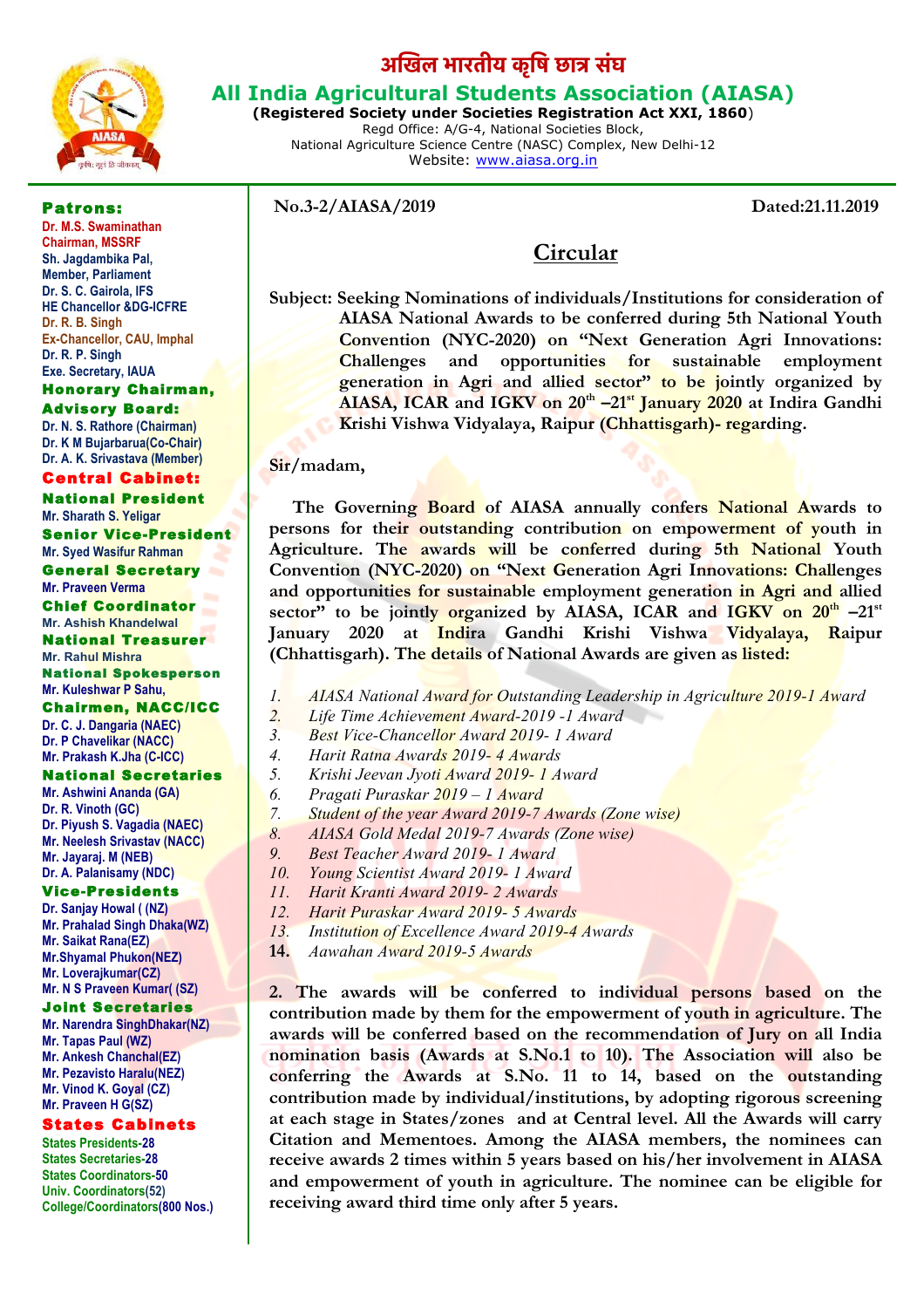## **1. AIASA National Award for Outstanding Leadership in Agriculture 2019**

- Ø **The Award will be conferred to any individual having professional experiences of atleast 10-15 years and made positive impact on the well being of different stake holders in agriculture at State/national/International level and given a definite direction for the betterment of Agriculture.**
- Ø **The Award will carry cash prize of Rs 50,000, a citation and Memento.**

### **2. Life Time Achievement Award-2019**

- Ø **Life Time Achievement Award will be conferred to a person who has made a unique and special contribution over a prolonged period of time to the farming community.**
- This award is designed to honour a person for outstanding professional **and personal achievements with great leadership skills. The person should have involved in implementing fresh initiatives and new concepts that have led to successful and sustainable operations.**
- Ø **An individual who has dedicated his/her life to the advancement of agriculture through production, innovation, improvement, leadership, service and/or advocacy and who embodies the high standard of Indian Agriculture and sets an example for others to follow.**

#### **3. Best Vice-Chancellor Award 2019**

- **Best Vice Chancellor** award will be conferred to an energetic **Honourable Vice Chancellor for the outstanding contribution at the level of colleges and research stations falling under the University and who has entered new domains, created new facilities, demonstrated new technologies, bringing in frugal innovation and creating a pedagogy in academic environment and also for their outstanding contribution on empowerment of youth in agriculture.**
- Ø **Best Vice Chancellor Award is chosen by the members/Associate members throughout the country in consultation of IAUA.**
- Ø **The nominee should be a student supportive Vice Chancellor of any SAUs/CAUs/DUs/Other Universities and should have supported in the formation and strengthening of AIASA unit earlier in their particular University and State.**

#### **4. Harit Ratna Award 2019**

- Ø **Harit Ratna Awards will be given to individuals for their outstanding contribution on empowerment of youth in agriculture with a work experience of at least 10-15 years.**
- Ø **The persons associated with AIASA will be given preference.**
- Ø **The nominees should be at the level of Dean/Director/VC of SAUs/CAUs/ICAR-DU/ICAR institutions or Director/Vice-President/President in other organizations.**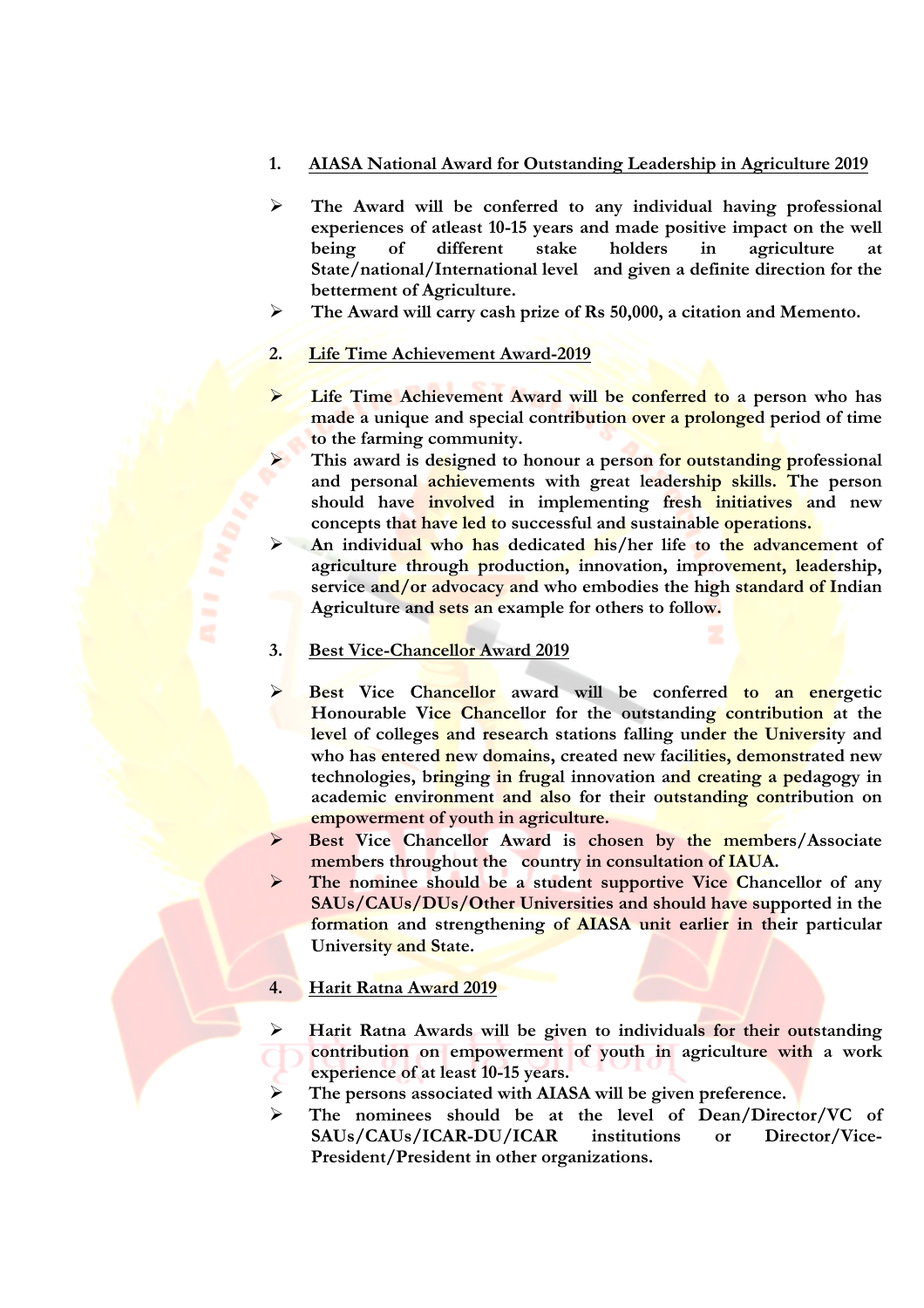Ø **The nominees may be from Dept. of Agriculture or allied fields in State governments or Public Sector organizations. The Heads from Corporate sectors including NGOs in the field of agriculture who has made significant contribution in empowerment of youth in agriculture may also be considered.**

# **5. Krishi Jeevan Jyoti Award 2019**

- Ø **This Award will be conferred to the person for outstanding contribution for empowerment of farm youth in agriculture and also involved in social mobilization work for initializing and carrying out reforms in agriculture in State(s) as well as at National level.**
- The Award is kept exclusively for AIASA members for their outstanding **contribution towards empowerment of youth and also for strengthening the organization throughout the nation.**
- The agricultural youth associated with AIASA will be considered and the **nominee should have served AIASA for at least 2 years and should have been involved in AIASA awareness programme in State/National or International level.**

# **6. Pragati Puraskar Award 2019 (Best Farmer Award)**

- Ø **Pargati Puraskar is ear marked for the best progressive farmer of the nation for initiatives in development, adaptation, modification and dissemination of improved technology and practices for increased income and sustainability.**
- Ø **The person who has contributed on empowerment of youth in Agriculture and paved away new areas and opportunities for youth will be given priority.**
- Ø **The nominee should be supported by particular State AIASA Unit and recommendation of State or district/block Level from public representative is mandatory.**
- Ø **Recommendation of local SAU/CAU/ICAR-DU/ICAR institutions is mandatory.**
- **7. Student of the year Award 2019 (Best Student Award)**
- Ø **Student of the year awards has been exclusively kept for the students for their outstanding contribution on the empowerment of youth and social activities for the betterment of agricultural fraternity (one award in each of the zone).**
- Ø **The Zone wise award "Student of the Year Award" is given based on the recommendation of AIASA Zonal committee/State Committee.**
	- The nominee needs to get recommendation from the head of the **Institution/VC.**
	- Ø **The nominee should be a member of AIASA and should have served as a cabinet member of AIASA for at least 1 year and should have been involved in the AIASA membership drive and awareness programme in their particular University as well as in the State.**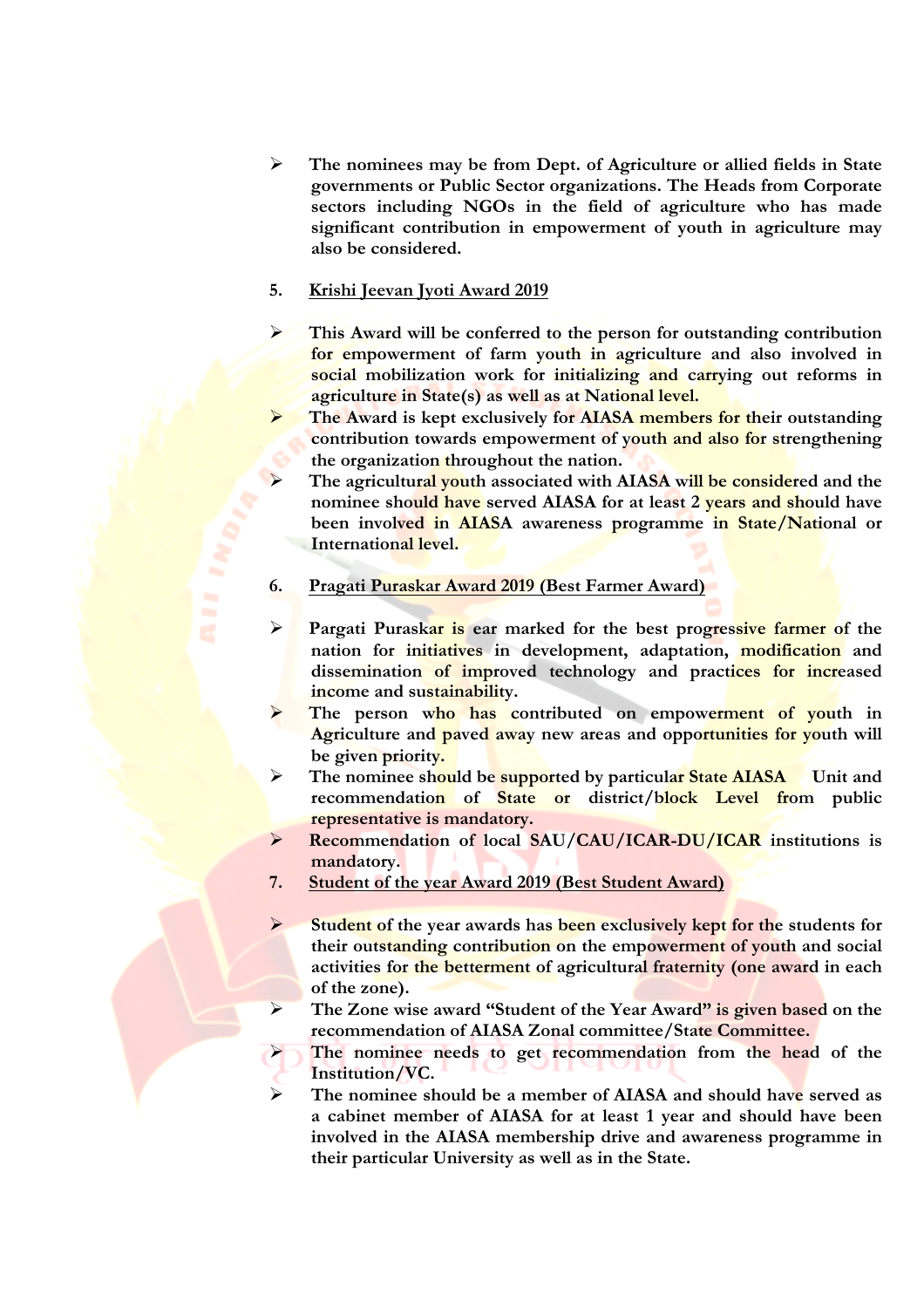#### **8. AIASA Gold Medal 2019**

- Ø **AIASA Gold Medal is conferred to AIASA members, Associate members, officers and other individuals working in Govt. sectors as Agriculture Officer, Research Officer/Scientist etc. Representatives from NGOs/Private Institutions may also be considered as candidature for the awards.**
- Ø **The State Units of AIASA/concerned Institution may recommend the name of the members/associate members with full justification for consideration of candidature by the Jury.**
- Ø **Preferentially, the award is kept zone wise (One for each zone), but more than one award may be considered by the jury in case of exceptional candidates/ lack of appropriate candidate in each zone.**
- Ø **The nominee should be a member of AIASA and should have been involved in AIASA awareness programme in their particular state.**

#### **9. Best Teacher Award 2019**

- Ø **The Award will be given to a student friendly faculty member for outstanding contribution in the field of teaching as well as research in agriculture and allied sectors.**
- The nominee should have worked as a faculty in **SAUs/CAUs/ICAR/ICAR-DU or other recognized University for at least 8-10 years.**
- Ø **The nominee needs to get recommendation from the head of the Institution/VC.**
- Ø **The nominee should be member of AIASA and involved in strengthening AIASA unit and participating in AIASA awareness programme in their particular state.**
- **10. Young Scientist Award 2019**
- Ø **The Award will be conferred to young scientists for outstanding research work and having good publications in National and International journals in the field of agriculture and allied sectors.**
- Ø **The nominees should have served as JRF/SRF/RA/SMS/ARS-Scientist/Asst. Professor in SAUs/CAUs/ICAR/ICAR-DU.**
- The nominees should be below 38 years.
- Ø **The nominee needs to get recommendation from the head of the Institution/VC.**
- Ø **The nominee should be a member of AIASA and members involved in strengthening AIASA unit and participating in AIASA awareness programme in their particular state will be preferred.**
- Ø **The short listing candidates may be invited for presentation.**
- **11. Harit Kranti Award 2019**
- Ø **The Award is given to agriculture activist from private or public sector institutions/ companies for outstanding contribution in mobilizing progressive farmers for adopting innovative technologies or his /her involvement in raising voice of farmers at state or national level for improvement of farm sector.**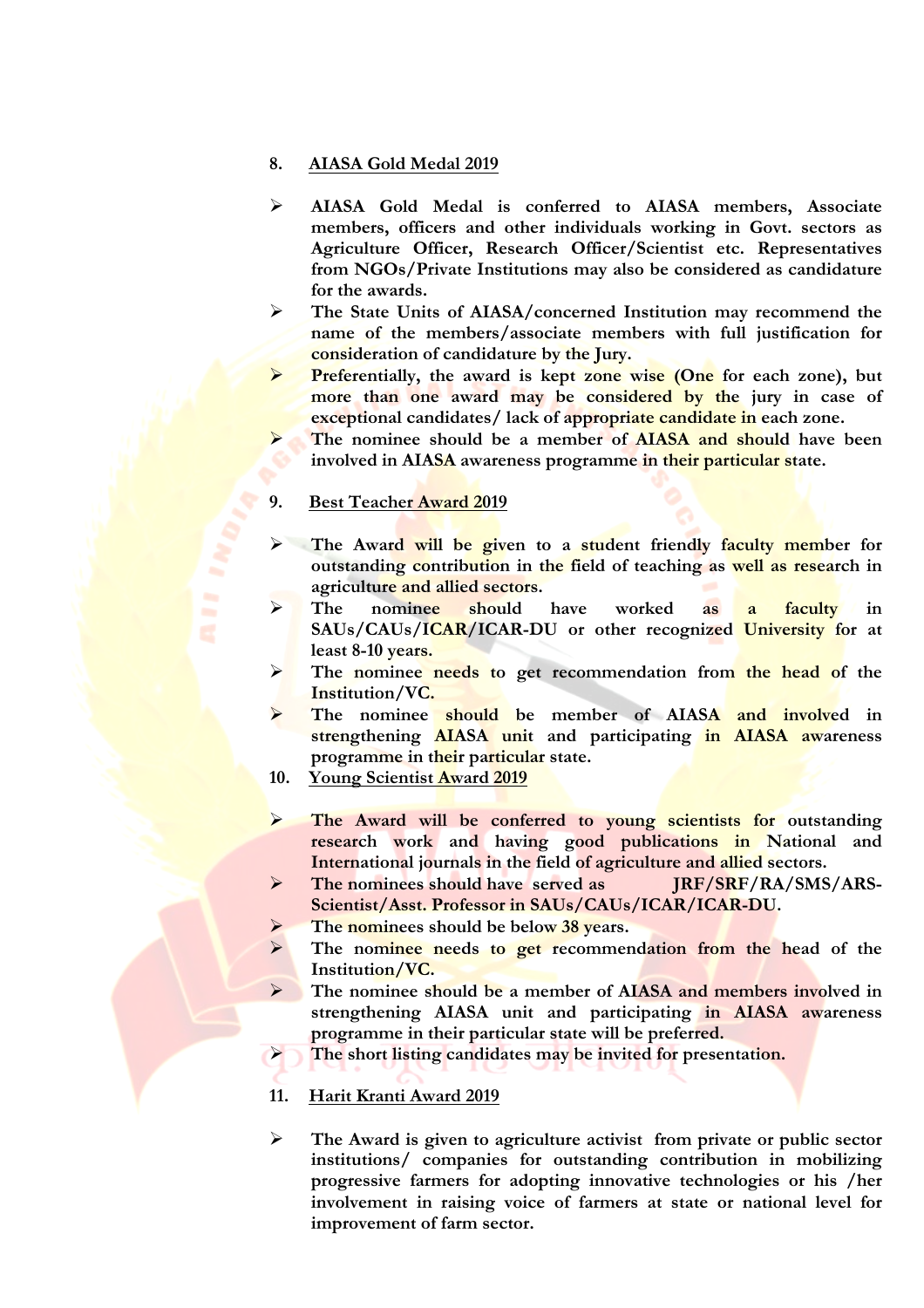- Ø **The nominee should be supported by particular State AIASA Unit and recommendation of State or district/block Level from public representative is mandatory.**
- Ø **Candidates with recommendation of local SAU/CAU/ICAR-DU/ICAR institutions will be preferred.**

## **12. Harit Puraskar Award 2019**

- Ø **The Award will be conferred to a renowned agriculturist for outstanding contribution for best agricultural practices in govt dept./Universities, public sectors, agro-industries/NGOs.**
- Ø **The nominees should have worked for the welfare of farming community including students welfare work. One award exclusively is kept for Best DSW of the Country.**
- Ø **The agriculture youth associated with AIASA activities at International level will also be considered.**
- Ø **The nominee should be a member/associate member of AIASA.**

### **13. Institution of Excellence Award 2019**

- Ø **The Award will be conferred to the Institutions to recognize outstanding performance in terms of developing infrastructure, research output and extension services in agriculture and allied sciences for the benefit of agriculture fraternity in India.**
- Ø **The nominee Institution should have been involved in the AIASA membership drive in the particular state.**
- Ø **All SAUs, CAUs, ICAR-DUs, ICAR and Non-ICAR accredited institutions are eligible to apply for this award. Public and Private organizations/NGOs are also eligible to apply.**

#### **14. Aawahan Awards 2019**

- Ø **AIASA Aawahan awards has been exclusively kept for the students for their outstanding contribution on the empowerment of youth and social activities for the betterment of agricultural fraternity . The award will be conferred based on the awareness programme through meeting/workshop or through social sites-whatsup, facebook etc., membership drive and other social welfare programme undertaken for agriculture youth.**
- Ø **The award "Aawahan awards" is given based on the recommendation of AIASA Zonal committee/State Committee for the membership drive, awareness programme and sensitizing the students in their particular University as well as in the State.**
- The nominee needs to get recommendation from the head of the **Institution/VC.**
- Ø **The nominee should be a member of AIASA and should have served as a cabinet member of AIASA for at least 1 year.**
- Ø **The application must be forwarded by the Dean/DSW/VC.**